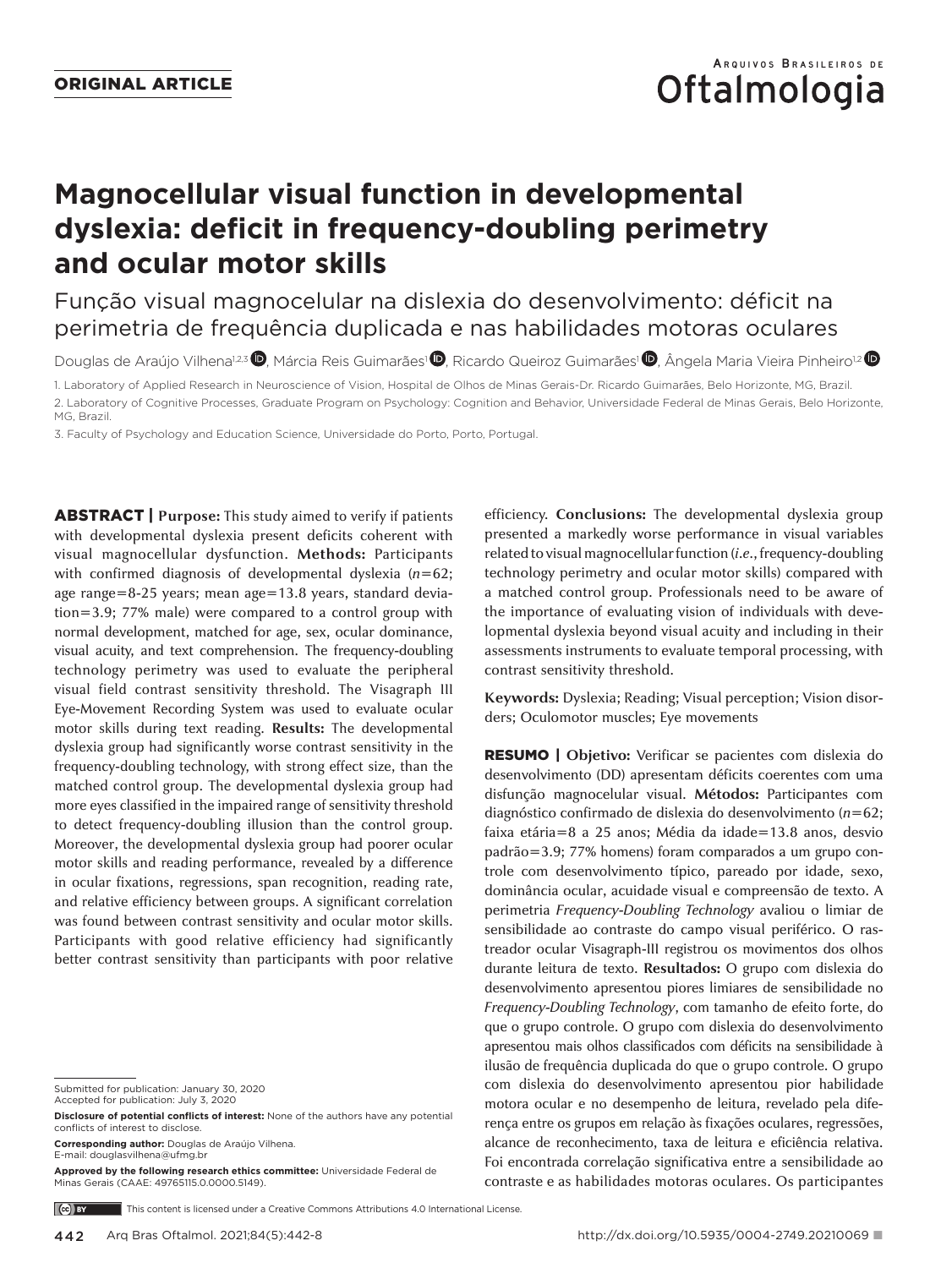com boa eficiência relativa apresentaram uma sensibilidade ao contraste significativamente melhor do que os participantes com baixa eficiência relativa. **Conclusões:** O grupo com dislexia do desenvolvimento apresentou desempenho inferior nas variáveis visuais relacionadas à função visual magnocelular (*i.e.*, perimetria de frequência duplicada e habilidades motoras oculares), quando comparado ao grupo controle pareado. Os profissionais precisam estar cientes da importância de investigar a visão dos pacientes com dislexia do desenvolvimento além da acuidade visual e incluir nos seus procedimentos diagnósticos instrumentos para avaliar o processamento temporal, com limiar de sensibilidade ao contraste.

**Descritores:** Dislexia; Leitura; Percepção visual; Transtornos da visão; Músculos oculomotores; Movimentos oculares

## **INTRODUCTION**

Developmental dyslexia (DD) is a reading disorder that needs to be analyzed in a coherent framework perspective that includes the genetic level (e.g., incidence in the family), brain level (e.g., magnocellular and cerebellar deficit), cognitive level (e.g., deficits in phonology, processing speed, speech rhythm, visuospatial attention, sensory integration), and directly observable behavior level (e.g., reading, spelling, and writing)<sup>(1)</sup>.

Studies focusing on sensory integration demonstrated that children with neurodevelopmental disorders have fewer attentional resources available to correctly perform ocular motor tasks with high attentional load, thus exhibiting impairment in maintaining good level of postural stability, especially in a standing position compared with a sitting position<sup> $(2-5)$ </sup>. Moreover, it was demonstrated that patients with DD showed deviant subjective visual vertical perception (*i.e.*, ability to estimate gravitational verticality in relation to the earth in the absence of any external reference frame) compared to controls<sup>(6)</sup>. Thus, the hypothesis underlying these somatosensorial studies is an impairment or immaturity in cerebellar integration of complex sensory inputs in neurodevelopmental disorders, with poor use of sensory information to compensate natural body perturbation.

Another parallel line of research at the brain level established the hypothesis that DD present deficits in the magnocellular pathways and part of the posterior cortical attentional network involved in eye movement control<sup>(7-10)</sup>. The retinocortical/subcortical magnocellular visual pathway is mainly involved in temporal processing, object/word location (where), eye movement control, and attention control. These are essential cognitive features during reading activities, as the eyes have

to systematically and sequentially make horizontal saccades (controlled by magnocellular pathway), followed by eye fixations of 200-400 ms (to extract and process the content via the parvocellular pathway), while coordinated binocular eye activity tracks line by line along a text. The magnocellular system plays a vital role in controlling visual attention to reading, which contributes to quick and precise recognition of each sequential letter within a word $(11)$ .

Regarding measurable visual aspects, different studies demonstrated abnormal ocular motor skills in patients with DD compared to peers with normal development, such as frequent saccades of small amplitude, unstable fixation, higher number of unwanted saccades, high number ocular regressions while reading, atypical ocular tracking, less eye movement control in voluntary convergence, poor binocular coordination, and deficit in vergence movements<sup>(7-8,12-14)</sup>.

Besides ocular motor skills, DD may also be objectively identified by a deficit in motion perception<sup>(15-17)</sup>. In a seminal study<sup>(15)</sup>, 21 participants with DD presented worse performance on detection of the frequency-doubling illusion perimetry than 19 control normal readers, being less sensitive across the retina  $(p<0.005)$ . A more recent study<sup>(16)</sup> verified that a group of illiterate adults and normal and semi-illiterate readers performed specific spatial and temporal tasks related to visual magnocellular system, with all three groups performing better than the DD group ( $p$ <0.005). The authors<sup>(16)</sup> concluded that this functional failure is probably not a consequence of a lack of reading skills and points to a causal role of magnocellular processing.

The present analytical study hypothesizes that participants with DD present deficits in the magnocellular system (peripheral vision and ocular motor skills), concomitant with a preserved parvocellular system (central vision acuity). This study aimed to verify if participants with DD, evaluated objectively by means of a frequency-doubling technology and eye tracker, present deficits coherent with a magnocellular dysfunction compared to a matched control group.

### **METHODS**

#### **Participants**

This retrospective clinical controlled study was conducted in full accordance with the Declaration of Helsinki and approved by the ethics committee of the Universidade Federal de Minas Gerais. During the first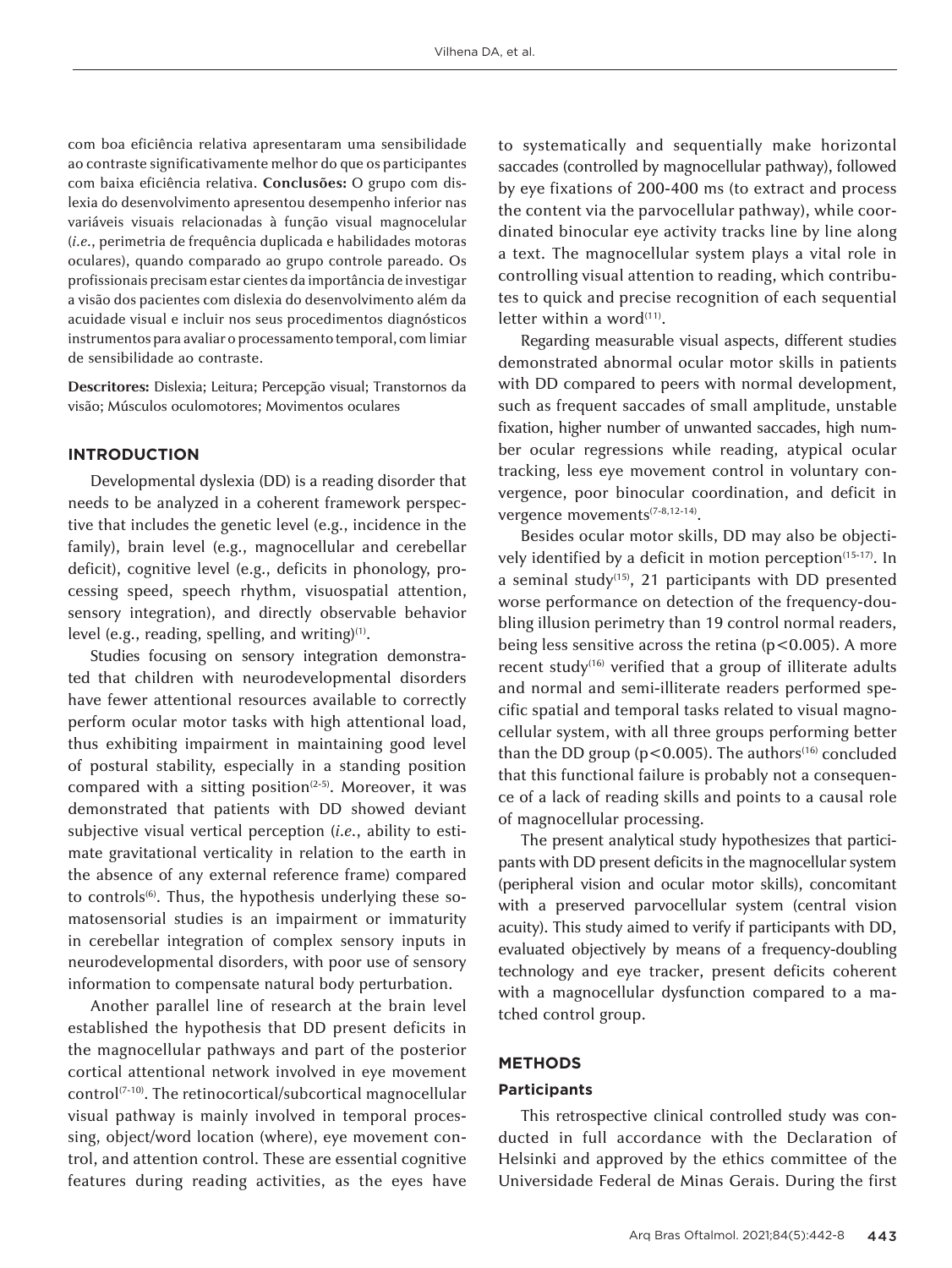meeting, all participants' parents or legal guardians provided informed consent (and participants assented) to participate in a future study.

We reviewed consecutive case records of all patients who had been assessed from January 2007 to April 2018 at the NeuroVision Department of the Hospital de Olhos de Minas Gerais-Dr. Ricardo Guimarães. From this large data pool, we only selected the records of patients with a formal diagnosis of DD (DD group, *n*=62; mean age=13.8 years, standard deviation [SD]=3.9 years; age range: 8-25 years; 77% male; 37% left ocular dominance), based on professional assessments according to the Diagnostic and Statistical Manual of Mental Disorders 5th edition, who had good binocular visual acuity (better than 20/20 Snellen chart) and no comorbidity of other developmental disorders.

The control group consisted of typically developing participants, matched for age, sex, ocular dominance, and visual acuity ( $n=62$ ; mean age=13.8 years,  $SD=4.4$ years; age range: 8-25 years; 77% male; 37% left ocular dominance). All 124 participants were native Brazilian Portuguese speakers. The exclusion criteria from the data pool were as follows: (a) diagnosis of another developmental disorder (e.g., attention-deficit/hyperactivity disorder); (b) informal diagnosis of DD (*i.e.*, presumptive diagnoses made by parents, health professionals, or special needs' teachers); (c) age >25 years; (d) poor visual acuity (worse than 20/30 Snellen chart); (e) color blindness (Pseudoisochromatic Ishihara 25 Plates Test and Farnsworth D15 Dichotomous Test); or (f) text comprehension <60% of correct answers.

#### **Instruments**

The frequency-doubling technology (FDT, Humphrey Instruments) verifies the integrity of the peripheral visual field. FDT is used to analyze the contrast sensitivity, that is, the ability to recognize small differences in luminance or differentiate two objects from each other and the background. Each eye was measured separately at all 19 retinal regions using a full threshold analysis program (N-30). Each stimulus is formed by a low spatial frequency (vertical, cosinusoidal grid, 0.25 cycles per degree) and a high temporal frequency (flicker counter-phase of 25 Hz). The mean deviation (MD) index represents the average contrast sensitivity deviation from a normal person of the same age (based on normative database) and can either be a negative or positive value depending on the individual's general contrast sensitivity, if it is below or above the average for that same age group. The pattern standard deviation (PSD) index reflects the roughness (focal-cluster alteration) of the visual field. The MD and PSD indices are reported in decibel (dB).

The Visagraph III Eye-Movement Recording System (Taylor Associates, New York) is used to verify the ocular motor skills and reading parameters. This system uses lens-free goggles with inbuilt infrared sensors to record eye movements during text reading. The binocular eye position (border between the iris and the sclera) is sampled with 60 Hz. The equipment's algorithm only evaluates horizontal saccades and compensates for head movements. The following ocular motor and reading parameters were measured and analyzed: (a) ocular fixations, number of eye pauses (stationary periods) in reading from left to right per 100 words; (b) regressions, number of times eye movements are directed from right to left per 100 words; (c) span of recognition, number of words read divided by the number of fixations; (d) reading rate, number of words read in 1 min; (e) relative efficiency, reading rate divided by fixations and regressions; and (f) text comprehension, percentage of correct answers in a ten yes/no questionnaire concerning the content of the text that was read.

#### **Procedures**

The FDT is used to verify the minimum contrast necessary to detect the stimulus, in each of the 19 locations, employing a modified binary search type of staircase strategy. If the stimulus is detected, the contrast is decreased in the following presentation; if the stimulus is not detected, the contrast is increased until the stimulus threshold with the lowest contrast is detected. The left eye was always tested first, followed by the right eye. The participant was instructed to look at the fixation point throughout the entire test and press the response button each time they saw a pattern.

Visagraph-III Eye-Tracking System was aligned to each participant's interpupillary distance, considering any refractive corrections. All participants were provided with a text appropriate for their reading level and cognitive capacity to minimize abnormal reading eye movements and allow continuous reading performance to be recorded. Participants read the texts aloud from a viewing distance of 40-45 cm, in sitting position, and under standard office lighting (two-tube cool-white fluorescent lamp ceiling fixtures; 20-W 60-cm tubes; correlated color temperature, 5,000 K; 120 Hz flicker cycle). The reading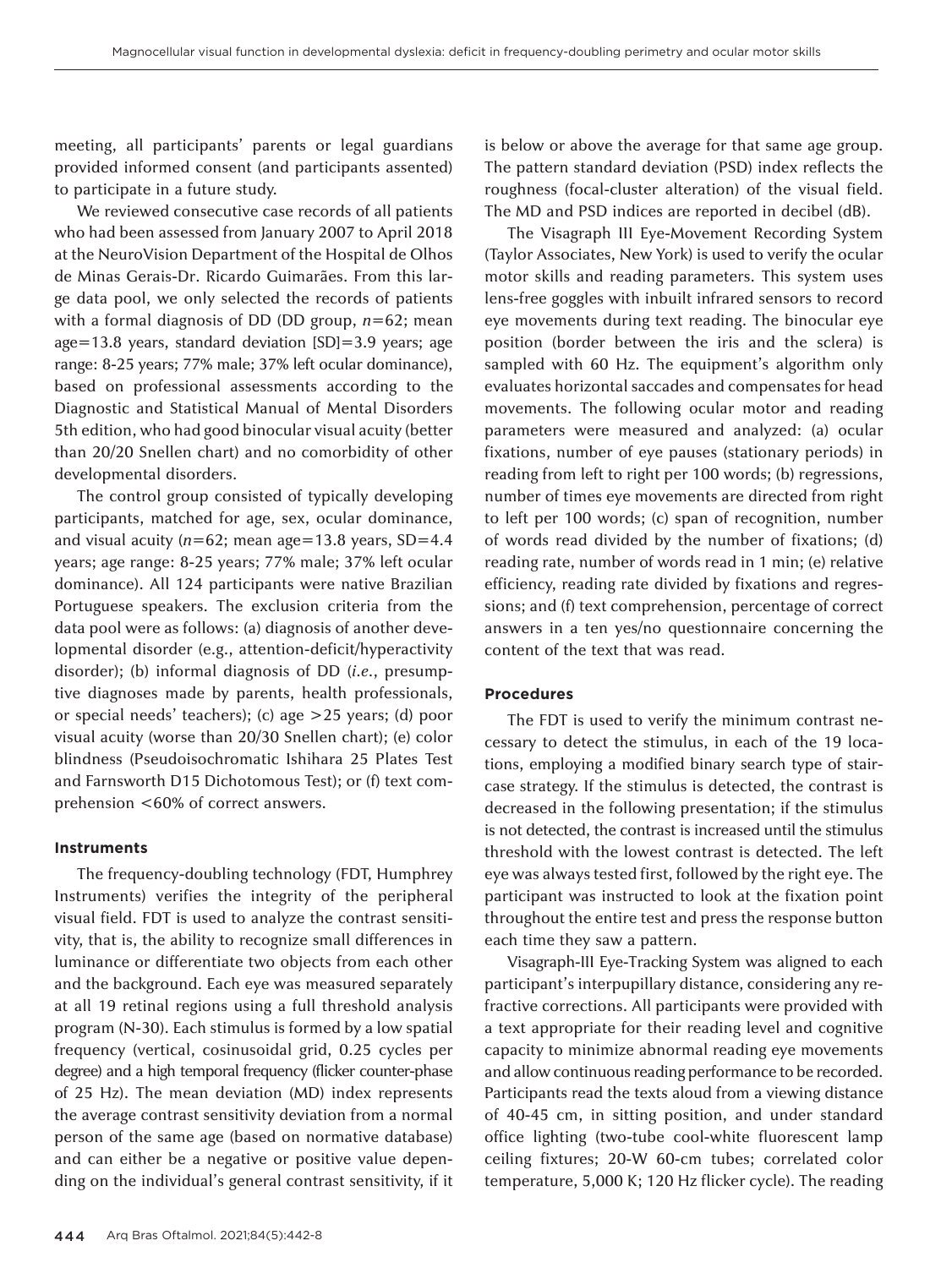material consisted of a single paragraph of black text, printed on a white paper, in Times New Roman font size 18. Data from the first and last lines were excluded from the analysis. After reading, participants answered ten questions about the text, with a comprehension score ≥60% qualified as typical reading performance.

#### **Data analysis**

We used IBM SPSS Statistics (version 21.0, Chicago, IL) for all data analyses. Descriptive statistics included the mean and standard deviation. The best-corrected visual acuity values were converted to the logarithm of the minimal angle resolution scale. Statistical analysis was performed using independent Student's *t*-test for the control variables, and an analysis of covariance (ANCOVA) (covariates, age and sex) for the FDT and Visagraph variables. Pearson bivariate correlations were used between FDT and Visagraph. Cohen's *d* determined the clinical significance of group differences, with effect size interpreted using the criteria of 0.2 for a small effect, 0.5 for a medium effect, and 0.8 for a large effect. Chi-square  $(\chi^2)$  test was used to determine the significant differences between categorical data, with Phi (φ) used to indicate the strength of the relationship of  $2 \times 2$  contingency tables. The significance level was set at <0.05.

#### **RESULTS**

The DD and control group had no significant group difference in demographic variables (age range and mean, sex, ocular dominance) (p>0.05) (Table 1). The mean visual acuity (monocular and binocular) was also not significantly different between the two groups, corresponding to a 20/20 Snellen chart acuity. Likewise, the DD group (78%) and control group (81%) presented an equivalent performance in text comprehension, with no significant difference (p*=*0.51).

The FDT MD index averaged over the two eyes (MD both eyes) for the DD group was *M*=-3.5 dB, significantly worse than *M*=-0.8 dB of the control group [*F*(3,245)=70.0, p<0.0001, *d*=0.99] (Table 1 and Figure 1). This pattern of significantly worse performance of the DD group in the FDT MD index (p<0.0001), with strong effect size compared to the control group, occurred even in the analyses of the eyes: (a) left side  $[F_{(3,121)}=38.6, d=1.08]$ , (b) right side  $[F_{(3,121)}=32.9,$ *d*=1.00], (c) dominant  $[F_{(3,121)}=36.1, d=1.50]$ , (d) not dominant  $[F_{(3,121)}=33.9, d=1.15]$ , (e) better performance  $[F_{(3,121)}=44.7, d=1.15]$ , and (f) worse performance [*F*(3,121)=35.3, *d*=1.06] (Table 1 and Figure 1).

Overall, 65% of the eyes in the DD group had an FDT MD index in the impaired range of sensitivity (classified as a visual contrast threshold worse than -2.0 dB). A proportion of participants had significantly higher index than 26% of the control group (difference=39%;  $\chi^2$ =30.7; p<0.0001;  $\phi$ =0.48). The FDT PSD index averaged over the two eyes for the DD group was *M*=6.2 dB, significantly worse than *M*=5.2 dB of the gcontrol group [*F*(3,121)=9.0, p*=*0.0030, *d*=0.37] (Table 1).

For the ocular motor skills, ANCOVA revealed a statistically significant difference in fixations  $[F_{(3,121)}=8.5;$ p=0.0038, *d*=0.37], regressions [*F*(3,121)=5.8; p*=*0.016, *d*=0.32], span recognition  $[F_{(3,121)}=11.6; \text{ p}=0.0008$ , *d*=0.44], reading rate  $[F_{(3,121)}=9.7;$  p=0.0023, *d*=0.49], and relative efficiency  $[F_{(3,121)}=13.8; \text{ p}=0.0003,$ *d*=0.31] between the DD and control groups, with a small effect size (Table 1). *Post hoc* analysis showed that the DD group had a poorer ocular motor skill and reading performance than the control group.

Pearson's bivariate analysis showed a correlation between FDT MD index average of both eyes and fixations (r=-0.15, p*=*0.02), span recognition (r=0.17, p*=*0.016), reading rate (r=0.24, p*=*0.0002), and relative efficiency (r=0.18, p*=*0.006), with the exception of regression (p*=*0.11). Participants with good relative efficiency (*n*=28 participants with score of ≥2.0) had an FDT MD index significantly better than participants with poor relative efficiency ( $n=61$  participants with score of  $\leq 0.9$ ) [*M*=-1.2 dB *vs* -2.7 dB, *F*(1,88)=7.1, p*=*0.008, *d*=0.45].

# **DISCUSSION**

This study aimed to verify if participants with DD, evaluated using a FDT and eye tracker, present deficits in magnocellular visual function parameters compared to a matched control group for sample size, age, sex, ocular dominance, visual acuity, and text comprehension. The equivalence between groups ensured comparable data and increased the reliability of the eye-tracking data recorded, with participants reading to comprehend the content of the text.

The FDT was developed based on particular neural magnocellular characteristics and can be used to examine the magnocellular dysfunction hypothesis in DD. FDT provides a MD index to generally summarize the visual field contrast sensitivity threshold. For the peripheral visual function, the DD group had a decreased sensitivity on the detection of the FDT illusion than the control group, even if we divided the data by sides (left and right), ocular dominance (dominant and nondominant),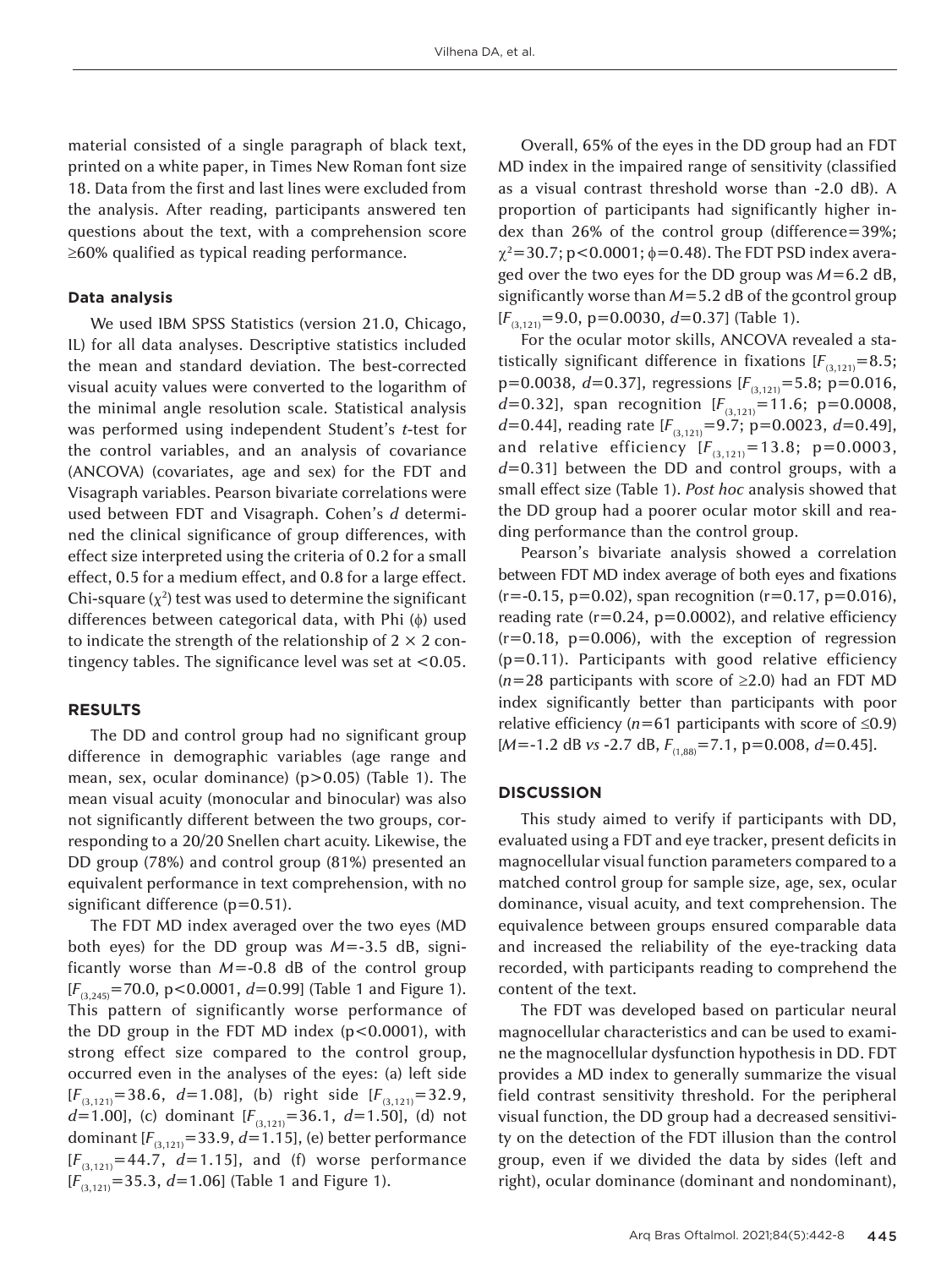| <b>Parameters</b>                                          | DD group         | Control group    | F                        | p          | $\boldsymbol{d}$ |
|------------------------------------------------------------|------------------|------------------|--------------------------|------------|------------------|
| Demographic and control variables                          |                  |                  |                          |            |                  |
| Sample size (n)                                            | 62               | 62               |                          | n/s        | n/s              |
| Age range (years)                                          | $8 - 25$         | $8 - 25$         |                          | n/s        | n/s              |
| Mean age ( $M \pm SD$ )                                    | $13.8 \pm 3.9$   | $13.8 \pm 4.4$   |                          | n/s        | n/s              |
| Male (%)                                                   | 77.4             | 77.4             |                          | n/s        | n/s              |
| Left ocular dominance (%)                                  | 37.1             | 37.1             |                          | n/s        | n/s              |
| Monocular visual acuity (logMAR)                           | $0.02 \pm 0.12$  | $0.03 \pm 0.12$  |                          | n/s        | n/s              |
| Binocular visual acuity (logMAR)                           | $-0.05 \pm 0.11$ | $-0.10 \pm 0.10$ |                          | n/s        | n/s              |
| Text comprehension (%)                                     | $78 \pm 17$      | $81 \pm 16$      |                          | n/s        | n/s              |
| Peripheral visual field function (FDT)                     |                  |                  |                          |            |                  |
| $MD$ both eyes $(dB)$ **                                   | $-3.5 \pm 3.4$   | $-0.8 \pm 1.8$   | 70.0                     | < 0.0001   | 0.99             |
| $MD$ left eye (dB)**                                       | $-3.4 \pm 2.9$   | $-0.9 \pm 1.5$   | 38.6                     | < 0.0001   | 1.08             |
| $MD$ right eye (dB)**                                      | $-3.7 \pm 3.7$   | $-0.7 \pm 2.1$   | 32.9                     | < 0.0001   | 1.00             |
| MD dominant Eye $(dB)$ **                                  | $-3.3 \pm 3.0$   | $-0.7 \pm 1.8$   | 36.1                     | < 0.0001   | 1.50             |
| MD nondominant Eye (dB)**                                  | $-3.8 \pm 3.7$   | $-0.8 \pm 1.9$   | 33.9                     | < 0.0001   | 1.15             |
| $MD$ better eye $(dB)$ **                                  | $-2.6 \pm 2.8$   | $0.1 \pm 1.8$    | 44.7                     | < 0.0001   | 1.15             |
| MD worse eye $(dB)$ **                                     | $-4.5 \pm 3.6$   | $-1.6 \pm 1.4$   | 35.3                     | < 0.0001   | 1.06             |
| Eyes worse than MD -2.0 dB $(\%)^{**}$                     | 65               | 26               | $\overline{\phantom{a}}$ | < 0.0001   | &0.48            |
| PSD both eyes (dB)**                                       | $6.2 \pm 2.8$    | $5.2 \pm 2.6$    | 9.0                      | $= 0.0030$ | 0.37             |
| Ocular motor skills and reading parameters (Visagraph-III) |                  |                  |                          |            |                  |
| Fixations**                                                | $196 \pm 130$    | $155 \pm 84$     | 8.5                      | $= 0.0038$ | 0.37             |
| Regressions*                                               | $61 \pm 63$      | $45 \pm 34$      | 5.8                      | $= 0.0164$ | 0.32             |
| Span of recognition $(\%)^{**}$                            | $65 \pm 31$      | $87 \pm 63$      | 11.6                     | $= 0.0008$ | 0.44             |
| Reading rate (words per minute)**                          | $158 \pm 92$     | $212 \pm 124$    | 9.7                      | $= 0.0023$ | 0.49             |
| Relative efficiency**                                      | $1.1 \pm 1.2$    | $2.2 \pm 4.9$    | 13.8                     | $= 0.0003$ | 0.31             |

**Table 1.** Mean ± standard deviation of control variables (demographic and central visual function), peripheral visual field function (frequency-doubling technology), ocular motor skills, and reading parameters from the DD group and matched control group

FDT=frequency-doubling technology; MD=mean deviation index; PSD=pattern standard deviation; dB=decibel; \*=Significance level at 0.05; \*\*=Significance level at 0.01; n/s=not significant; DD=developmental dyslexia.



**Figure 1.** Frequency-doubling technology mean deviation index (dB) between the developmental dyslexia group and control group. \*Significance level at 0.001.

or performance (better and worse) (p<0.0001). The FDT MD sensitivity for the eye with worse performance in the current study  $(DD=-4,5$  dB vs. control=-1.6 dB) was similar to the reference study<sup>(15)</sup> (DD=-5,01 dB vs control=-0,46 dB). The PSD index was also significantly different between the DD and control groups.

The deficit in the detection of the frequency-doubling perimetry illusion indicates a visual magnocellular dysfunction in the DD group, which can explain the poorer ocular motor skill, compared to the control group. Eye movement recorded while text reading (Visagraph-III) demonstrated that the DD group had a significantly higher number of ocular fixations and regressions, narrower span of recognition (amount of information perceived in each eye fixation), slower reading rate, and poorer relative efficiency than the control group ( $p$ <0.05), while maintaining an equal text comprehension.

One novelty of the current study is the group difference in FDT's MD between participants with good and poor reading efficiency. A significant correlation, although weak, was found between FDT MD index and ocular motor reading parameters of fixations, span recognition, reading rate, and relative efficiency. These participants with good relative efficiency (parameter that combines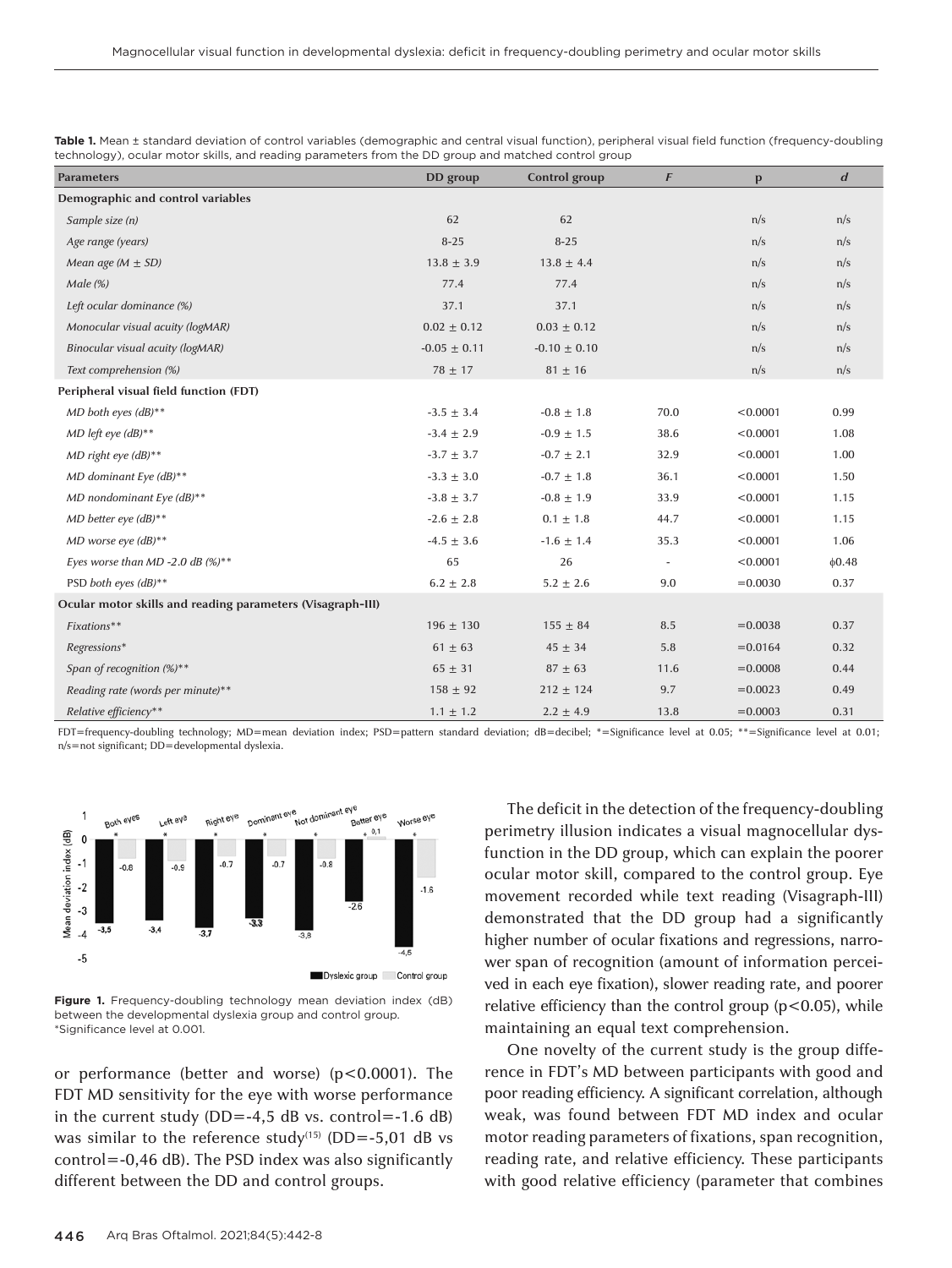fixations, regressions, and reading rate) had an FDT MD index significantly better than participants with poor relative efficiency (p*=*0.008). These are coherent with the reference study<sup> $(15)$ </sup> that demonstrated a significant correlation between FDT MD and reading lag (number of years deviation between chronological age and reading age) (r=-0.57, p<0.01), with children who have a higher reading lag also are proportionally less sensitive to the spatial frequency-doubling illusion.

Moreover, 74% (3:1) of the current sample are male, coherent with sex bias toward men for the incidence of reading disabilities. It is estimated that boys are 2:1 to 5:1 more likely to be identified as having DD than girls<sup>(18-20)</sup>. A study with magnetic resonance imaging<sup>(21)</sup> verified neuroanatomical sex differences in DD, with less gray matter volume identified in men with DD (left middle/inferior temporal gyri and right postcentral/ supramarginal gyri), boys with DD (left supramarginal/ angular gyri), woman with DD (right precuneus and paracentral lobule/medial frontal gyrus), and girls with DD (right central sulcus, adjacent gyri, left cuneus) compared to controls without DD. The authors $(21)$  argued that women have less involvement of left hemisphere language regions but rather early sensory and motor cortices (*i.e.*, motor and premotor cortex, primary visual cortex). In the current study, the demographic matched control group and the ANCOVA analysis confirmed that age and sex did not explain the group differences in FDT and Visagraph.

To the best of our knowledge, this is the first study on FDT that evaluated a sample of DD participants with Portuguese as their native language. One strength of the current study is the sample size, larger than those in the reference studies<sup> $(7,15,16)$ </sup>. Another strength is the homogeneity of the sample, as only individuals with formal diagnosis of DD were selected, together with the exclusion of 57 individuals with DD from the data pool due to comorbidity with attention-deficit/hyperactivity disorder. The DD group presented a markedly worse performance in visual variables related to magnocellular visual function (*i.e.*, peripheral visual function and ocular motor skills) compared to a matched control group. Thus, we could objectively identify physical evidence of visual-related reading difficulties, such as poorer contrast sensitivity thresholds and higher number of ocular fixations and regressions.

A dysfunctional visual magnocellular system may be in the core of some individuals with DD, having a causal relationship to reading difficulty<sup>(8,17)</sup>. A dysfunctional magnocellular system induces visual stress conditions that hinder the development of a proficient, comfortable, and sustained reading. Over a sustained reading of a book, for example, the accumulated visual activity can lead to visual stress symptoms, such as poor ocular motor skills, visual distortions, reading difficulties, and discomfort, frequently reported by patients with DD and poor readers<sup>(8-11,22)</sup>.

The results of this study demonstrate the importance for ophthalmology clinics to evaluate individuals with DD beyond visual acuity and include in their assessments instruments to evaluate ocular motor skills and visual temporal processing, with contrast thresholds. The parvocellular and magnocellular visual pathways are directly involved in proficient reading, as they are parallel and partially dependent systems. Although it is intuitive to think that foveal vision (parvocellular visual pathway) is important to extract high-resolution spatial information of letters and words, the parafoveal region (mainly magnocellular visual pathway) is fundamental during proficient reading to predirect the ensuing saccade to the next optimal fixation point and allow fluent reading<sup>(23,24)</sup>.

Therefore, understanding the dynamics of visual information processing during reading is important as it (a) reveals trends and existing gaps in the field, (b) guides the development of future studies, and (c) maximizes investments to increase knowledge. The current findings improve our understanding on the mechanism underlying the visual function in DD and may prompt advances in strategies to prevent the onset and progression of reading difficulties. Although visual acuity is fundamental in extracting static information of letters and words, proficient reading involves a dynamic visual activity with temporal sequence processing of visual information to form precise representations of the visual sequencing of letters<sup>(11)</sup>. It is imperative to facilitate the development of a simple and powerful diagnostic tool for the evaluation and identification of DD and reading difficulties and of an efficient therapeutic strategy to help practitioners with clinical decision-making.

# **ACKNOWLEDGMENT**

This study was financed in part by the Coordenação de Aperfeiçoamento de Pessoal de Nível Superior-Brasil (Capes)-Finance Code 001.